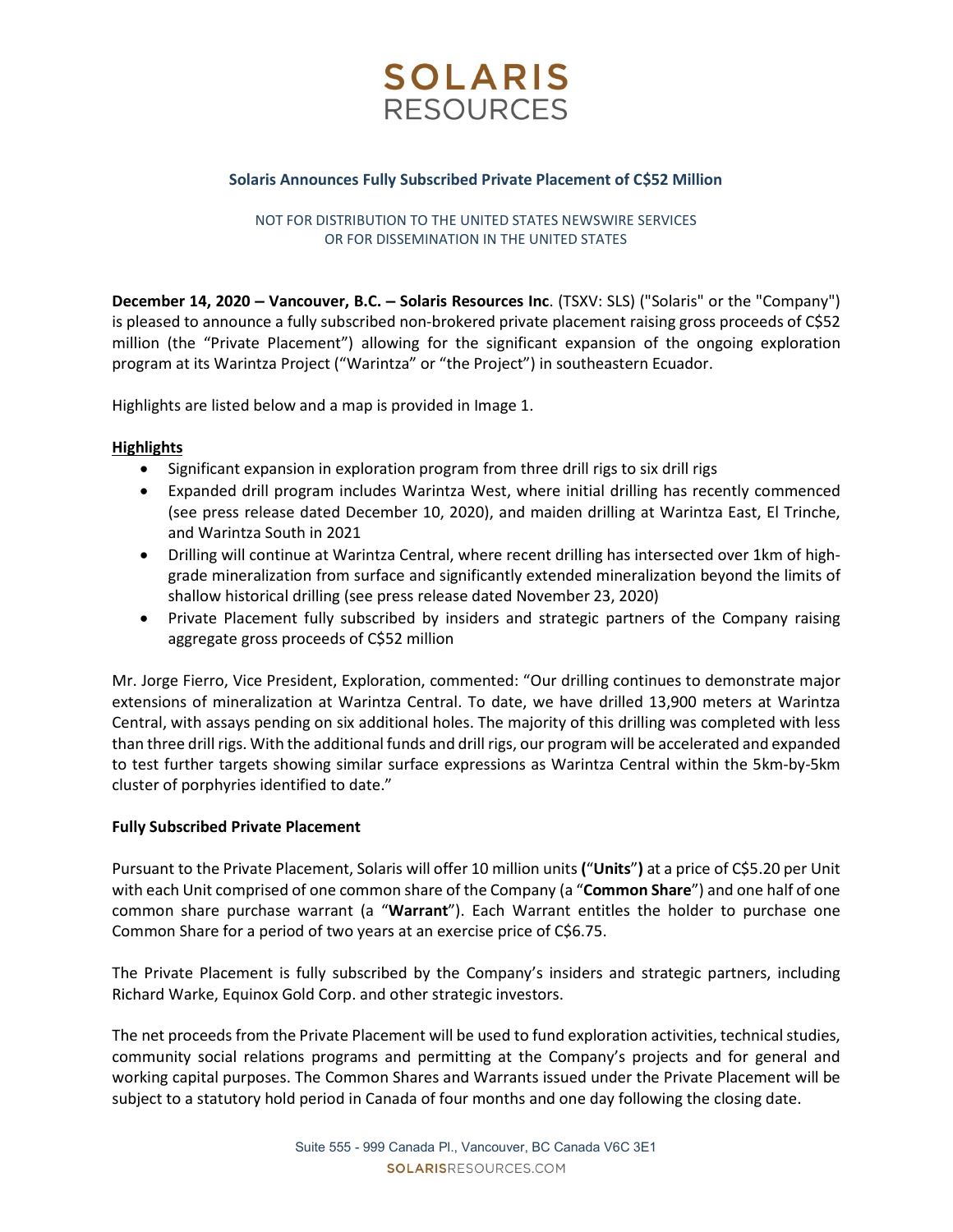# **SOLARIS RESOURCES**

The securities to be offered pursuant to the Private Placement have not been, and will not be, registered under the U.S. Securities Act of 1933, as amended (the "U.S. Securities Act") or any U.S. state securities laws, and may not be offered or sold in the United States absent registration under the U.S. Securities Act and all applicable U.S. state securities laws or compliance with the requirements of exemptions therefrom. This news release shall not constitute an offer to sell or the solicitation of an offer to buy securities in the United States, nor shall there be any sale of these securities in any jurisdiction in which such offer, solicitation or sale would be unlawful.

Participation by insiders in the Private Placement is considered to be a "related party transaction" as defined under Multilateral Instrument 61-101 – Protection of Minority Securityholders in Special Transactions ("MI 61-101"). Such related party transaction will be exempt from the formal valuation and minority shareholder approval requirements of MI 61-101 as neither the fair market value of any Units issued to or the consideration paid by such persons will exceed 25% of the Company's market capitalization.

A finder's fee commensurate with TSX Venture Exchange policies will be paid where applicable. Closing of the Private Placement is subject to certain conditions including, but not limited to, the receipt of all necessary regulatory and other approvals including the conditional approval of the TSX Venture Exchange. The TSX Venture Exchange does not accept responsibility for the adequacy or accuracy of this release.



### Image 1 – Location Map

Suite 555 - 999 Canada Pl., Vancouver, BC Canada V6C 3E1 SOLARISRESOURCES.COM